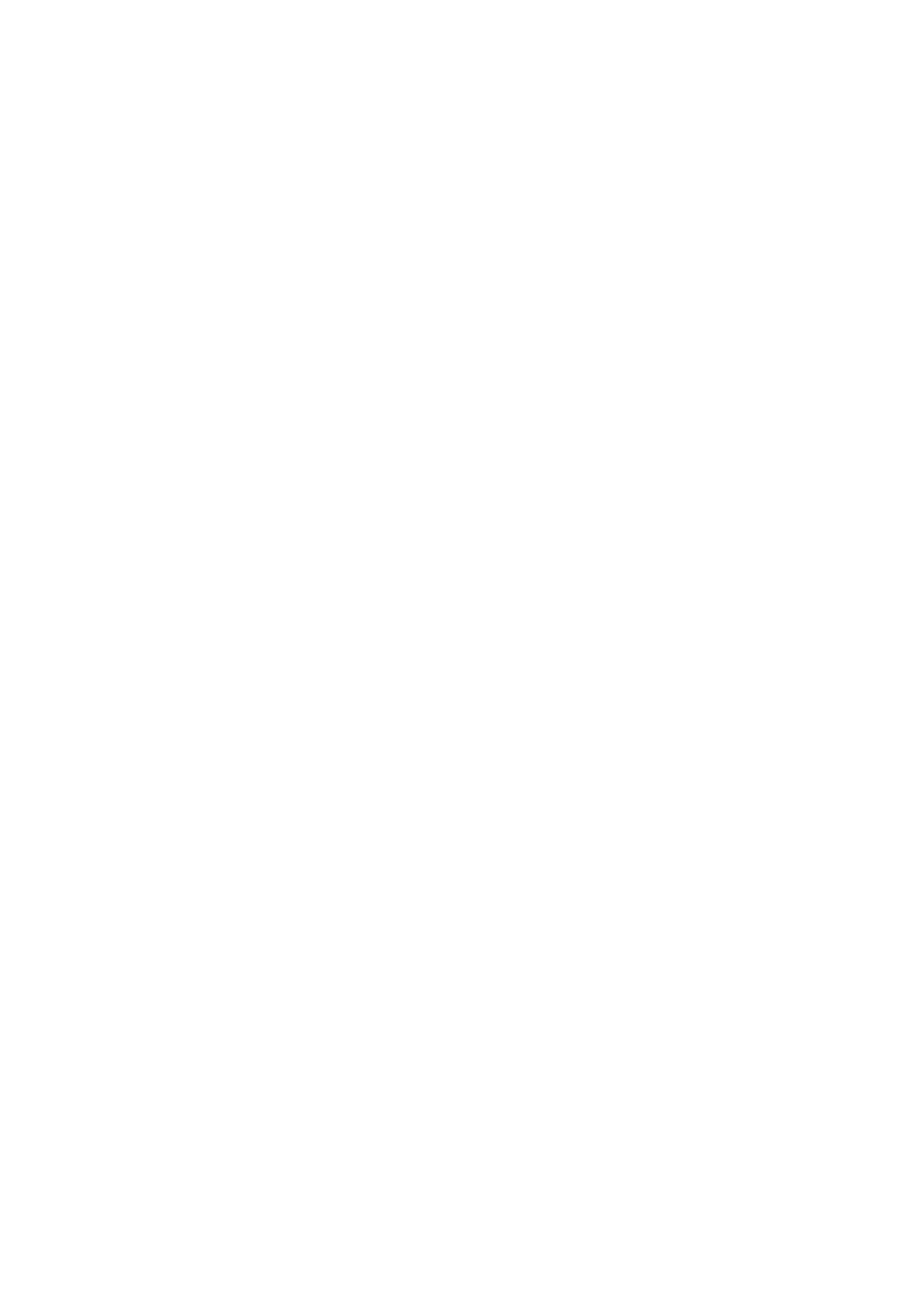# **Thistly Meadow Primary School**

# **Special educational needs and Disability (SEND) policy**

#### **Compliance**

This policy complies with the statutory requirement laid out in the Special Educational Needs and Disability (SEND) Code of Practice 0 – 25 (July 2014) 3.66 and has been written with reference to the following guidance and documents:

- Equality Act 2010: advice for schools DfE Feb 2013
- SEND Code of Practice  $0 25$  (July 2014)
- School SEND Information Report regulations (2014)
- Statutory Guidance on supporting pupils at school with medical conditions April 2014
- The National Curriculum in England Key Stage 1 and 2 framework document Sept 2013
- Safeguarding Policy
- Accessibility Plan
- Teachers Standards 2012

The process of developing the draft of this policy was initially carried out by the Affinity TSA SENCo Leadership Development Group. It was then finalised by the school Special Educational Needs Coordinator (SENCo) in consultation with the Governing Body, parents, pupils and staff at the school. Here, and throughout this policy, the term 'parent' includes all those with parental responsibility, including parents and those who care for the child.

Name of school SENCo: Nicky Wilson

Contact details: Telephone 0116 2775648 email office@thistlymeadow.leics.sch.uk

The Head teacher is the member of the senior leadership team with responsibility for SEND.

#### **Aim of the Affinity TSA SENCo Leadership Development Group**

We are committed to using our best endeavours to provide an appropriate and high quality education for *all* children at our school which enables them to:

- Achieve their best
- Become confident, independent individuals living fulfilling lives
- Make successful transition to their next phase of education or employment.

We consider every teacher to be a teacher of every child, including those with special educational needs and disabilities. We have the highest aspirations and expectations for all children, including those with special educational needs.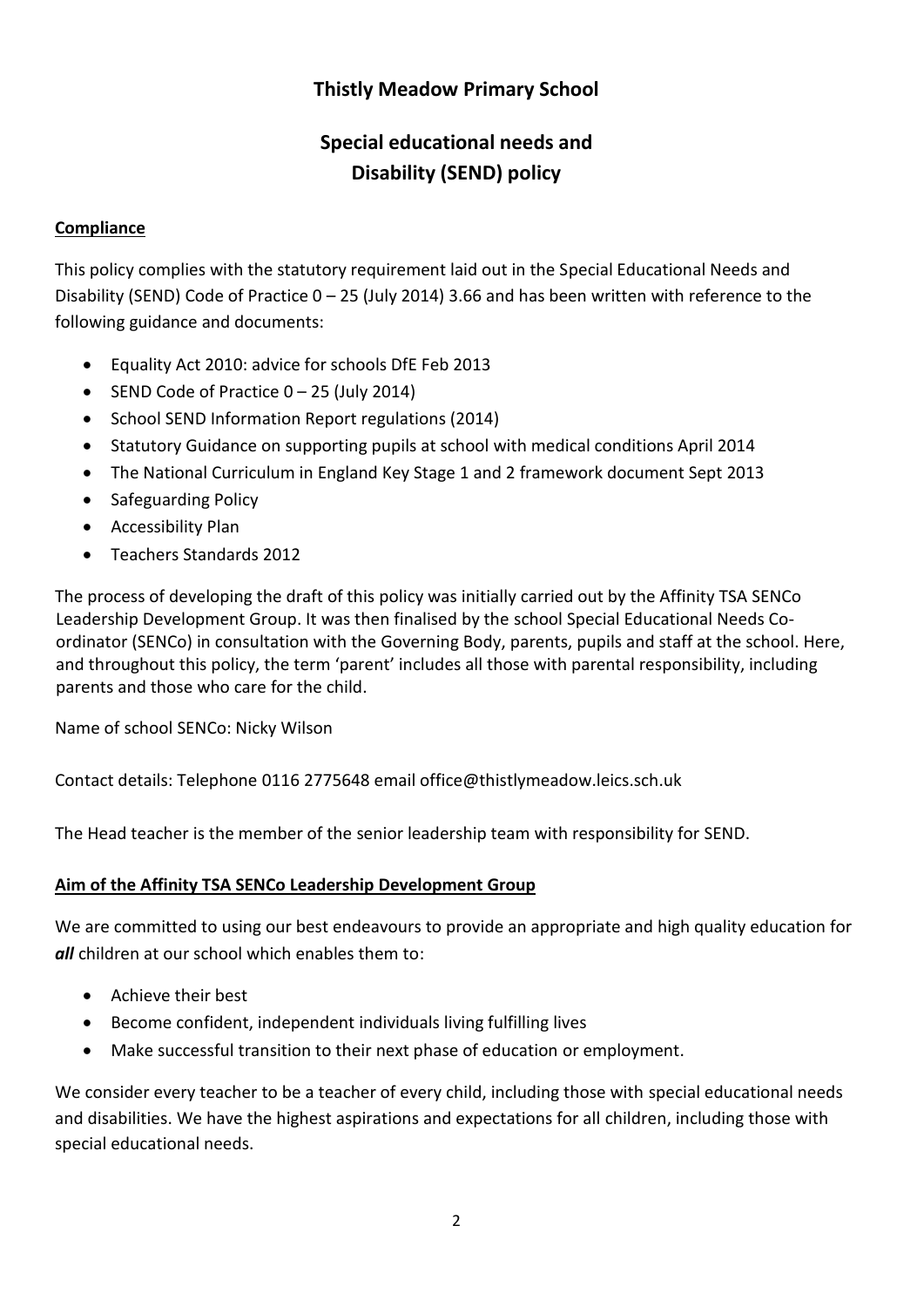We aim to achieve a community where parents, those working in school and specialists have a mutual trust and confidence in each other, created through clear, consistent approaches to communication and collaborative working, to ensure the best outcomes for children with SEND**.**

We aim to provide all children, including those with special educational needs and disabilities, with a broad, balanced academic and social curriculum, which is accessible and ensures they are included in all aspects of school life and feel equally valued and part of the school community.

#### **Objectives**

- 1. To establish a fully inclusive school, eliminate prejudice and discrimination and create an environment where all children can be happy, flourish and feel safe.
- 2. To respond to learners in ways which take account of their varied needs and life experiences.
- 3. To identifying a child's special educational needs at the earliest point and make effective provision.
- 4. To enable parents to participate as fully as possible in decisions and being provided with information and support necessary to enable this.
- 5. To support children to participate in discussions, express their views and be fully involved in decisions which affect them, encouraging them to become increasingly effective self-advocates.
- 6. To work in close partnership with a range of specialists and professionals to enable us to provide effective targeted support.
- 7. To ensure that teachers fully understand that they are responsible and accountable for the progress and development of all children in their class, including where they access support from teaching assistants or specialist staff.
- 8. To provide targeted support, advice and training for all staff working with children with special educational needs and disabilities, enabling them to adapt teaching to respond to the strengths and needs of all children.
- 9. Appoint a qualified or suitably experienced Special Educational Needs Coordinator who has responsibility for the day-to-day operation of the SEND policy and coordination of specific provision made to support individual children with SEND, including those who have Education Health and Care (EHCP) plans /Statements or Special Education Needs and Disability Support Plans (SEND Support Plans).
- 10. To ensure that all children receive appropriate educational provision through a broad, balanced curriculum that is relevant and differentiated and that demonstrates coherence and progression in learning through quality first teaching.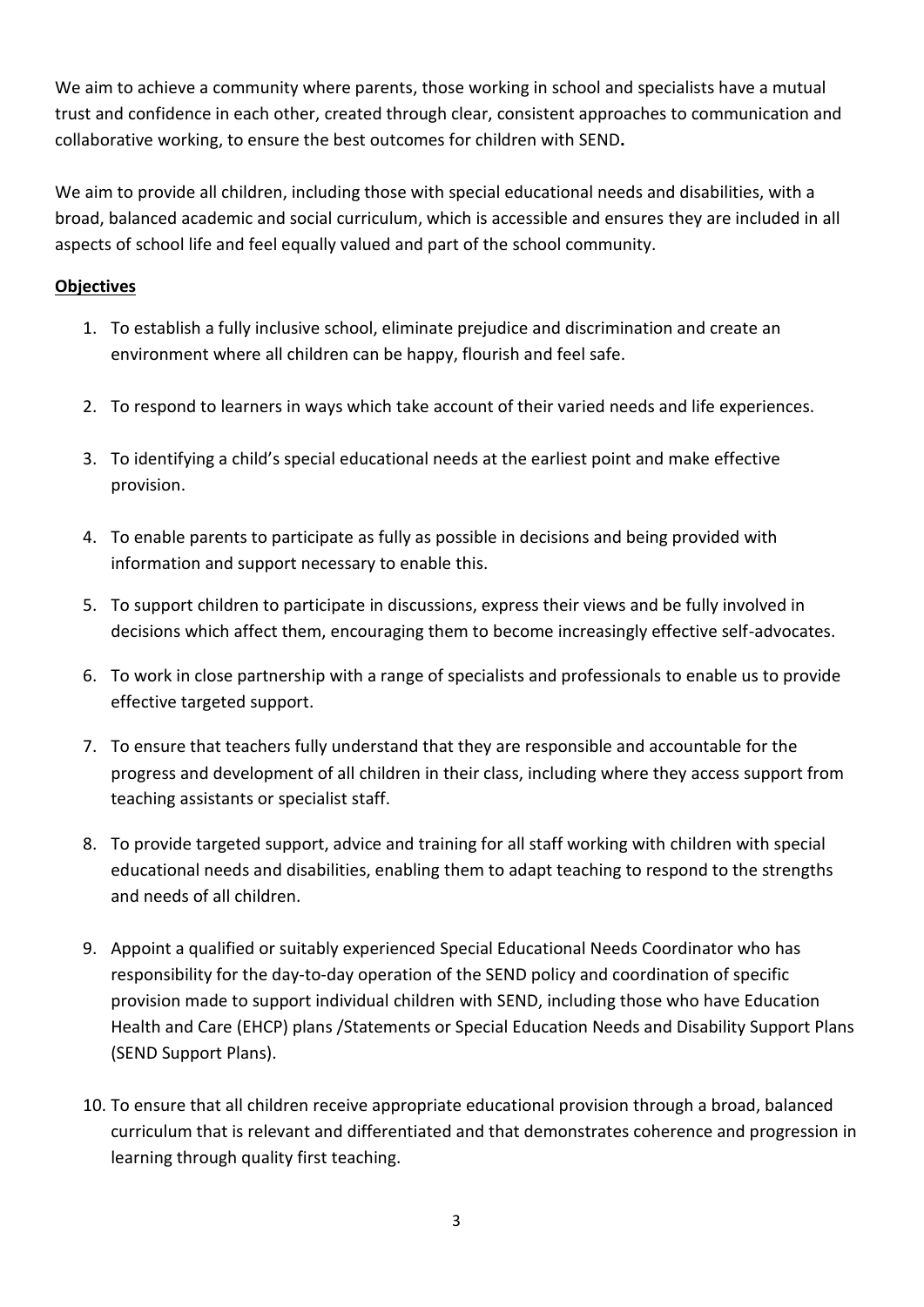11. To ensure that children and young people with SEND are able to engage fully in activities alongside children who do not have SEND.

The Head teacher, SENCo, all staff and the Governing Body will work within the guidance outlined in the SEND Code of Practice 0 -25 (July 2014)

# **Identification of special educational needs**

A pupil has SEND where their learning difficulty or disability calls for special educational provision to be made for them. The SEND  $0 - 25$  Code of Practice states that a child has a learning difficulty or disability if he or she:

- has a significantly greater difficulty in learning than the majority of other of the same age, or
- has a disability which prevents or hinders him or her from making use of facilities of a kind generally provided for others of the same age in mainstream schools.

This provision is different from or additional to that normally available to pupils of the same age**.** For some children, SEND can be identified at an early age; however, for other children and young people, difficulties become evident only as they develop**.**

The identification of SEND is built into the overall approach to monitoring the progress and development of *all* children. Class teachers will assess each child's skills and levels of attainment on entry, building on information from previous settings. Class teachers make regular assessments of progress for all children identifying in particular where children are making less than expected progress given their age and individual circumstances. Where a child's progress is causing concern, this may be characterised by progress which:

- is significantly slower than that of their peers starting from the same baseline
- fails to match or better the child's previous rate of progress
- fails to close the attainment gap between the child and their peers
- widens the attainment gap

It can include progress in areas other than attainment – for instance where a child needs to make additional progress with wider development or social needs.

## **Broad areas of need as outlined in the SEND Code of Practice (2014)**

These four broad areas give an overview of the range of needs that the school plans for and not to fit a child into a category. In practice, individual children or young people often have needs that cut across all these areas and their needs may change over time.

- Communication and Interaction
- Cognition and Learning
- Social, Emotional and Mental Health difficulties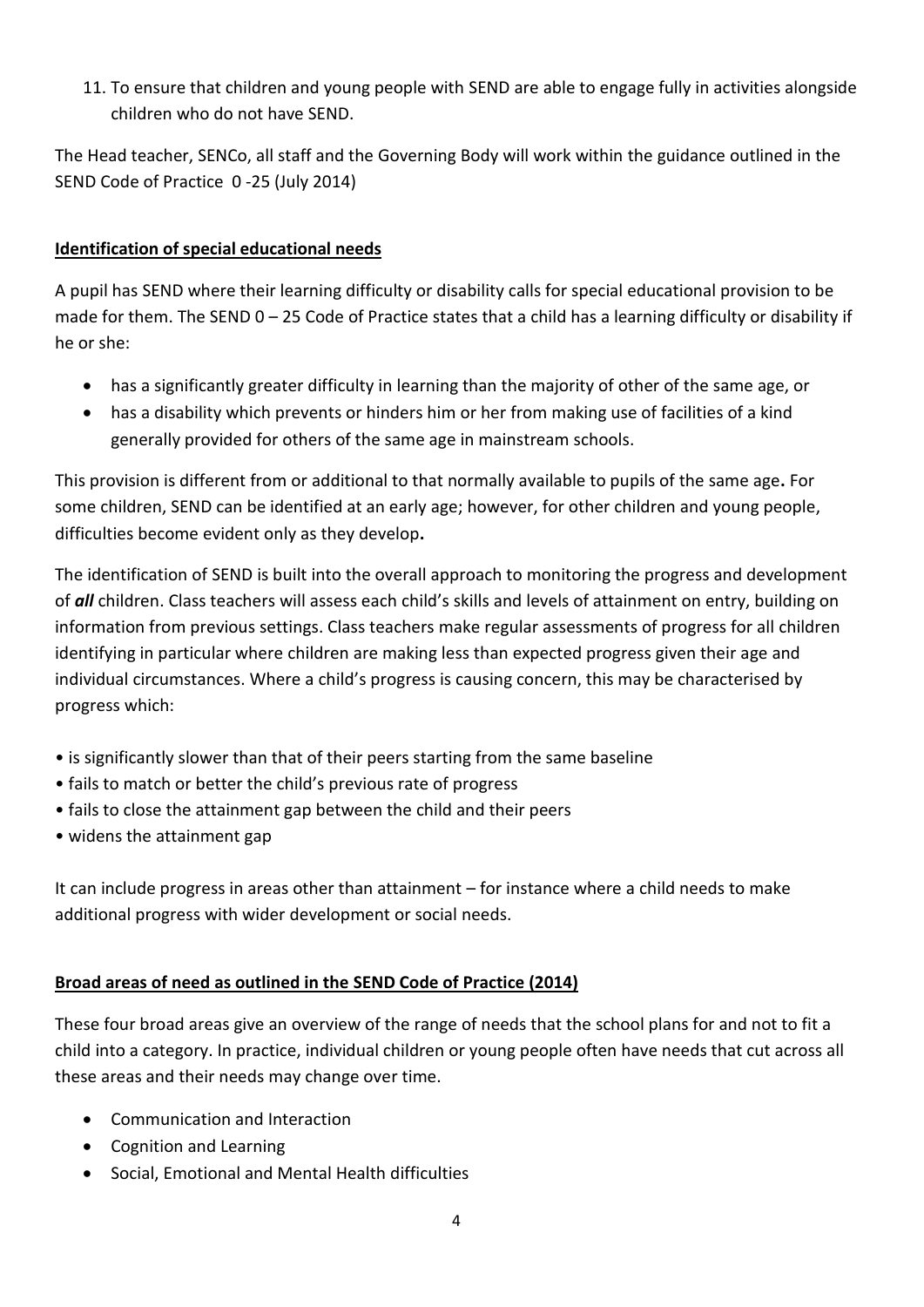• Sensory and/or Physical needs

The purpose of identification is to work out what action the school needs to take, not to fit a child into a category. In our school, the needs of the *whole* child will always be considered in this process.

There are other factors that may impact on progress and attainment that are not considered SEND:

- **•** Disability
- Attendance and punctuality
- Health and Welfare
- English as an additional language
- Being in receipt of pupil premium grant
- Being a looked after child
- Being a child of a serviceman or service woman

Any concerns relating to a child's behaviour may be an underlying response to a need which the school would work with parents to identify.

#### **The graduated approach to SEND support**

Identification and Assessment of SEND

Identifying a child's educational needs and adapting teaching to meet those needs, is a process that is in place for all children in our school. The school has a rigorous and regular system, through termly pupil progress meetings, to identify where a child is not making expected progress or working below national expectations. Class teachers will put in place if necessary, relevant and timely interventions, through quality first teaching, appropriate differentiation and in-class support, aimed at closing the gap or raising attainment. The class teacher will also talk with parents to ensure there is a shared understanding of the child's needs and gain parental perspective on any areas of strength and emerging barriers to learning.

Where a child's needs are persistent, the class teacher will complete an initial concerns checklist and arrange to meet with the SENCo. At this meeting, the need for additional assessments will be discussed. Parents will be invited to attend this meeting and share their perspective. The child's views will be sought as part of this process. The SENCo and class teacher will then meet to decide if different and additional provision is required to meet the child's needs. The child's class teacher and SENCo will then meet with parents to discuss the need for special educational provision and possible placement on the school's SEND record as **SEND Support**.

#### **Planning and Implementing SEND Support**

High quality teaching, differentiated for individual children is always seen as the first step in responding to those who may have SEND.

Working together, the SENCo, class teacher, parents and child will discuss the type of SEND Support needed to meet the outcomes identified for the child. This will be delivered by staff with appropriate skills and knowledge. The class teacher remains responsible and accountable at all times for the progress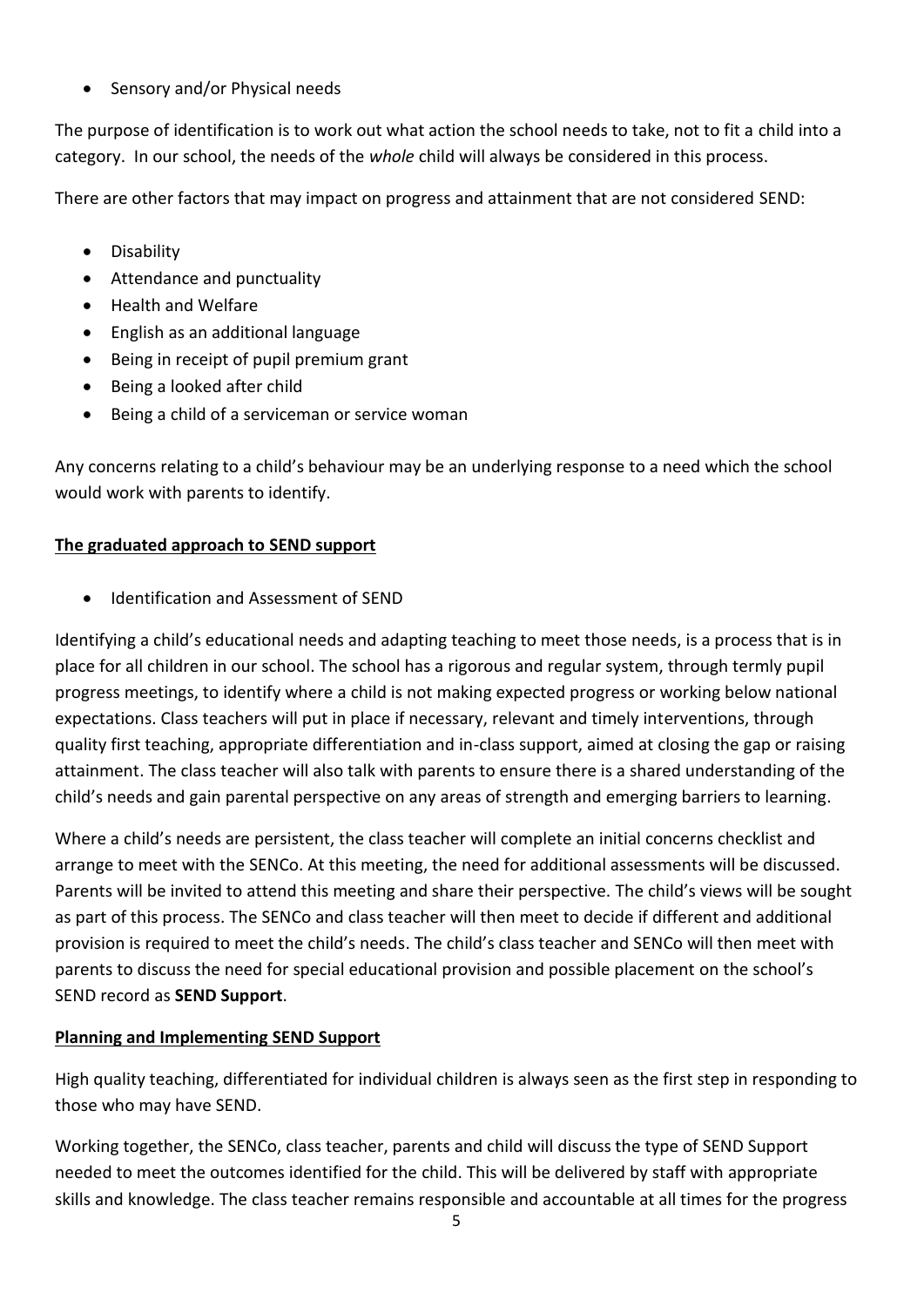and development of all children in their class, even where a child may be receiving support from a teaching assistant. This SEND support will take the form of a four-part cycle (assess - plan - do - review) through which earlier decisions and actions are revisited, refined and revised with a growing understanding of the child's needs and of what supports the child in making good progress and securing good outcomes. This is known as the Graduated Approach. It draws on more detailed approaches, termly reviews and where appropriate, more specialist expertise in successive cycles in order to match interventions to the SEND of a child.

#### **Reviewing SEND Support**

The effectiveness of the support and interventions and their impact on the child's progress will be reviewed each term. The review process, led by the class teacher, will include an evaluation of the impact and quality of the support and intervention and the views of the child and their parents. This review will then feed back into the analysis of the child's needs. The class teacher, with support from the SENCo where needed, will revise the support in light of the child's progress and development, deciding on any changes to the support and outcomes in consultation with the parent and child.

The school can request specialist involvement, regardless of whether a child is on the SEND Record, for advice regarding early identification and effective support. The school will consider involving specialists, where, for example, a child continues to make less than expected progress, despite additional provision targeted at their area of need. Parents will always be involved in any decision to involve specialists along with the child's teacher and in appropriate cases, the child them self. It is the SENCo's role to contact any specialists and ensure that what was discussed or agreed is recorded, shared and understood by parents and staff who teach and support the child.

Examples of specialists that can be accessed by the school:

- EPIC Educational Psychologists
- School Nurse
- LA Specialist Teaching Service
	- VI team
	- HI Team
	- Learning Support Team
	- Autism Outreach
	- Early Years SEN Inclusion Team
	- Advisory Teacher for Supporting Pupils with Physical Difficulties
- Speech and Language therapists
- Occupational therapists and physiotherapists
- Referral by EP or School Nurse to the Child and Adolescent Mental Health Services (CAMHS)
- In some cases, there is a charge for accessing specialist agency support; funding for which comes the school's notional SEND budget and will be monitored by the SENCo and Head teacher.

Where pupils are made subject to an EHC plan or SEND Support Plan, the school will work in close partnership with any specialist named.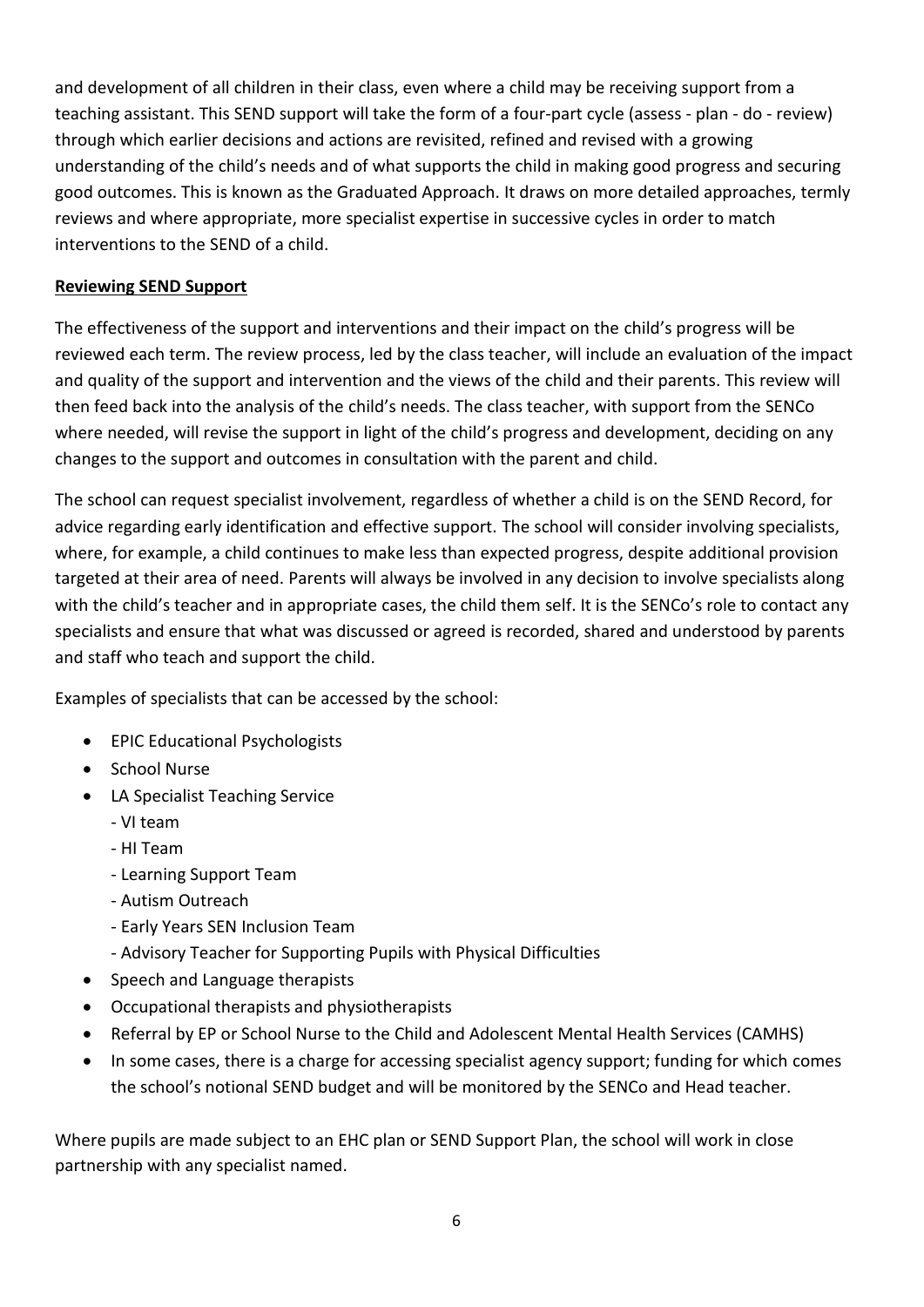# **The LA SEN Support Plan and Education Health and Care Plan process**

Where the special educational provision required to meet the child's needs cannot reasonably be provided from within the resources normally available, the school in consultation with parents, will consider requesting a Local Authority (LA) SEN Support Plan *or* EHC plan integrated assessment from the LA. Very few children at SEND Support will require an LA SEN Support Plan. To inform this decision, the SENCO will have close regard to the LA's criteria for funding through an LA SEN Support Plan or for an EHC Plan. This can be found on the Leicestershire Local Offer web site (see link on School web site) along with information on the EHC plan integrated assessment process. This will be shared in full with parents to ensure they are confident and clear about what the process and how they will be involved in it.

#### **Removing pupils from the SEND record**

In consultation with parents, the child will be considered for removal from the SEND record where he / she has made sustained, good progress that:

- betters the previous rate of progress and has sufficiently closed the attainment gap between the child and their peers of the same age,
- or where a child's wider development and /or social needs have improved and progress in the targeted area is considered to be sustained
- and additional SEND provision is no longer required to ensure this progress is sustained.

#### **Supporting parents/carers of children with SEND**

The school is fully committed to a meaningful partnership with parents of children with special educational needs where they can be as fully involved as possible in decisions and are provided with the information and support necessary to enable participation in those decisions.

The school will do this in the following ways**:**

Always making parents feel welcome and actively listening to their concerns, wishes and aspirations for their child, instilling confidence and building effective partnerships.

- Providing information for parents in an accessible way
- Publishing how the school implements the SEND Policy on the school web site following the information set out in the SEND information Report (Regulation 3) (2014) and as part of the school's contribution to the Local Offer.
- Class teachers meeting with parents, in addition to parent evening appointments, to discuss concerns regarding a child's progress at the earliest opportunity, raised either by the class teacher or the parents themselves.
- Class teachers will invite parents of children with SEND in their class termly to set and review the outcomes of support, discuss the activities and support that will help achieve them, and identify the responsibilities of the parent, the child and the school. It will provide an opportunity for the parents to share their views. This meeting may be part of or in addition to parents' evening meetings and may be supported by the SENCo.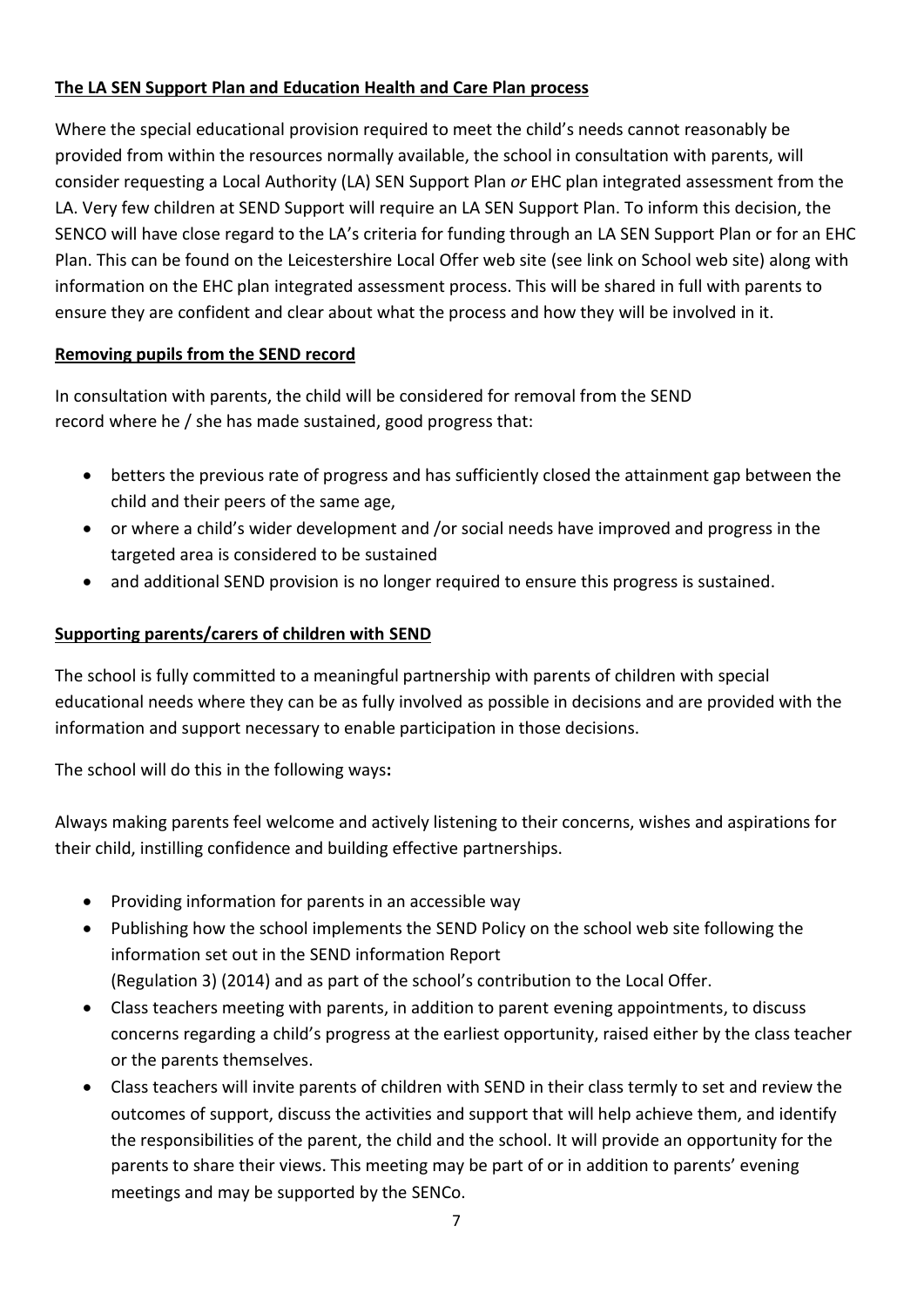- The SENCo being available for a meeting by appointment through the school office.
- Support and guide parents in ways that they can help with their child's learning and development at home.
- As part of the termly review meeting, a record of the outcomes, action and support agreed are kept and shared with all the appropriate school staff and a copy will be given to parents.
- Signposting parents to wider support, information and services pertinent to their child's SEND by ensuring they know how to access the Local Offer and the LA's Parent Partnership Service.
- Building on positive relationships with parents, additional support and guidance will be available to parents at key times, for example, when considering and making a referral for an EHC plan or at times of transition.
- Making use of media such as email to contact parents and for parents to contact school in line with the school's Parentmail communications.
- Seeking parents' views and opinions and considering adjustments to practice in the light of findings.

## **Supporting pupil voice**

The school recognises that all pupils have the right to be involved in making decisions and exercising choice. We aim to develop pupils' self-advocacy skills to support them in successfully transferring to their next phase of education. We will support pupils in developing their confidence to effectively communicate their own interests, aspirations, needs and rights, enabling them to make informed decisions about their learning and take responsibility for those decisions.

The school will do this in the following ways:

- Self-knowledge is the first step towards effective self-advocacy. With parents, we will support pupils in understanding their strengths, needs and successful approaches to their learning and also have the confidence to voice their concerns, hopes and aspirations.
- Wherever possible and in an age appropriate manner, pupils with SEND are involved in monitoring and reviewing their progress. Their views are recorded and shared whilst making decisions about future support and provision.
- All staff will actively listen to and address any concerns raised by pupils themselves.
- Pupils with SEND are encouraged to stand for election to the School Council.
- Planning in additional support for pupils at key times, for example, when considering and making a referral for an integrated assessment for an EHCP plan and to ensure smooth and successful transition into the school or to next phase of education.
- Pupils are also provided with additional support to contribute as fully as possible in their Annual Review. This can be, for example, by attending part of the review meeting in person, preparing a statement to be shared at the meeting, using a peer advocate to support them in the meeting or by preparing a recorded presentation to share at the meeting.
- Seeking pupils' views through regular questionnaires / group interview activities undertaken by the SENCO, considering adjustments to keep in the light of analysis.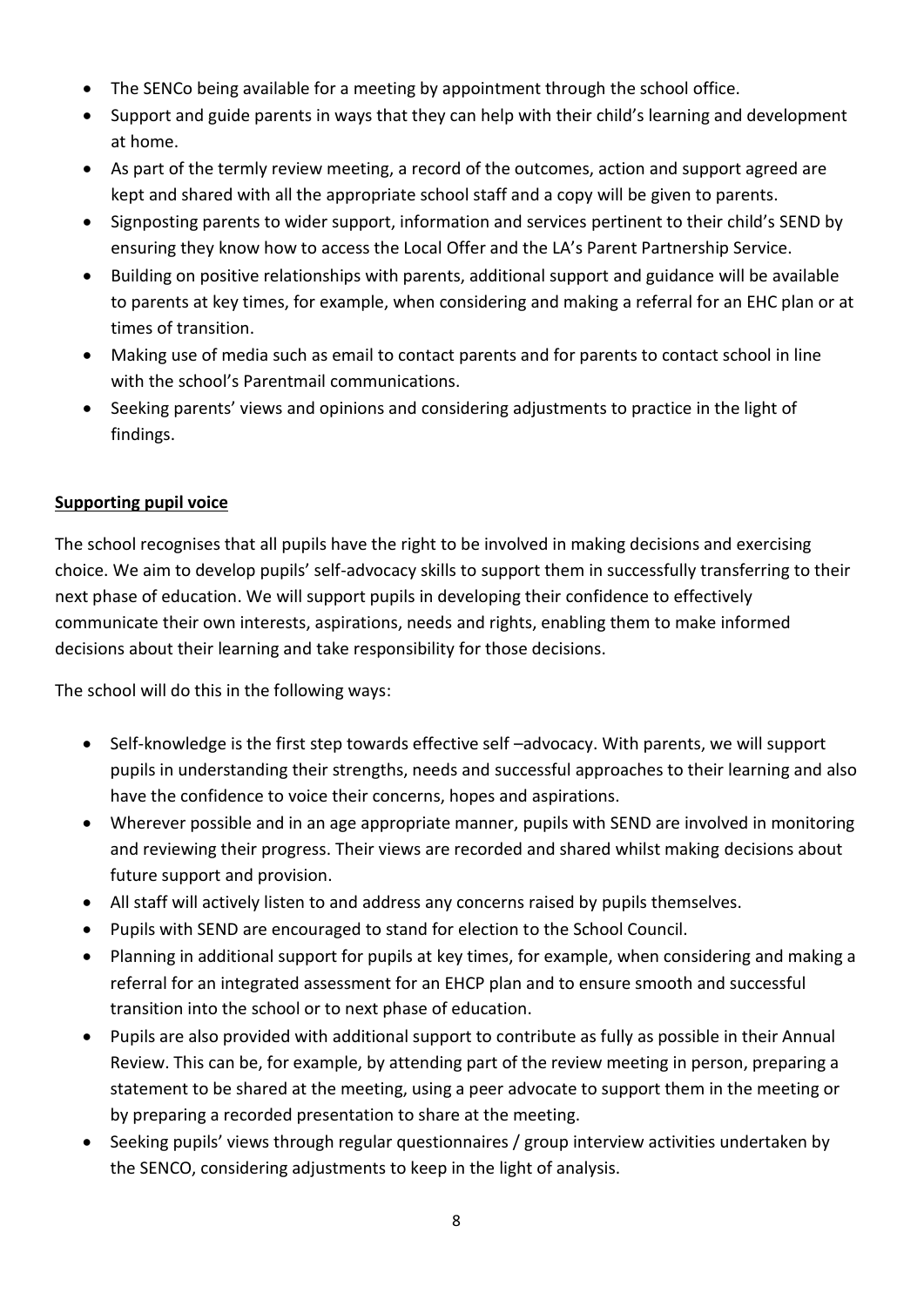# **Supporting pupils at school with medical conditions**

The school recognises that pupils at school with medical conditions should be appropriately supported so that they have full access to education, including school trips and physical education.

Some children with medical conditions may also have special educational needs (SEND) and may have a EHC plan or SEND Support Plan which brings together health and social care needs, as well as their special educational provision where the SEND Code of Practice (2014) is followed. Arrangements in place in schools to support pupils at school with medical conditions are detailed within the school's policy for Supporting pupils with Medical Conditions (including Administration of Medicines).

## **The Pupil Outcomes Plan**

The Pupil Outcomes Plan (Appendix 1) was introduced at the start of the autumn term 2017 and is proving to be a more manageable and useful way of storing information on SEND children. All pupils on the SEND register who previously had an I.E.P now have a Pupil Outcomes Plan.

The document contains:

- a summary of the child's SEND, including any diagnoses
- information regarding current provision
- pupil outcomes (long term)
- pupil outcomes (short term) these are short term aims which support long term goals.
- any specific interventions
- pupil contribution likes and dislikes (information obtained through 1:1 interviews with each pupil)

Any supporting documents will be kept with the Pupil Outcomes Plan.

The form is designed to be updated termly, shared with parents and signed by them.

## **Monitoring and Evaluation of SEND**

The school regularly and carefully monitors and evaluates the quality and effectiveness of provision for all pupils including those with SEND. This is done through regular scrutiny and analysis of data related to the achievement of pupils with SEND, learning walks, work scrutiny, observation and sampling of parent and pupil questionnaires. The SEND Governor also has a role in scrutinising the school's self-evaluation of the achievement of pupils with SEND as part of the Governing body's duty to monitor the effectiveness of the school's SEND Policy in practice.

## **Training**

In order to maintain and develop the quality of teaching, learning and provision to respond to the strengths and needs of all pupils, all staff are encouraged to undertake training and development.

Training needs of staff are identified through the school's self-evaluation process.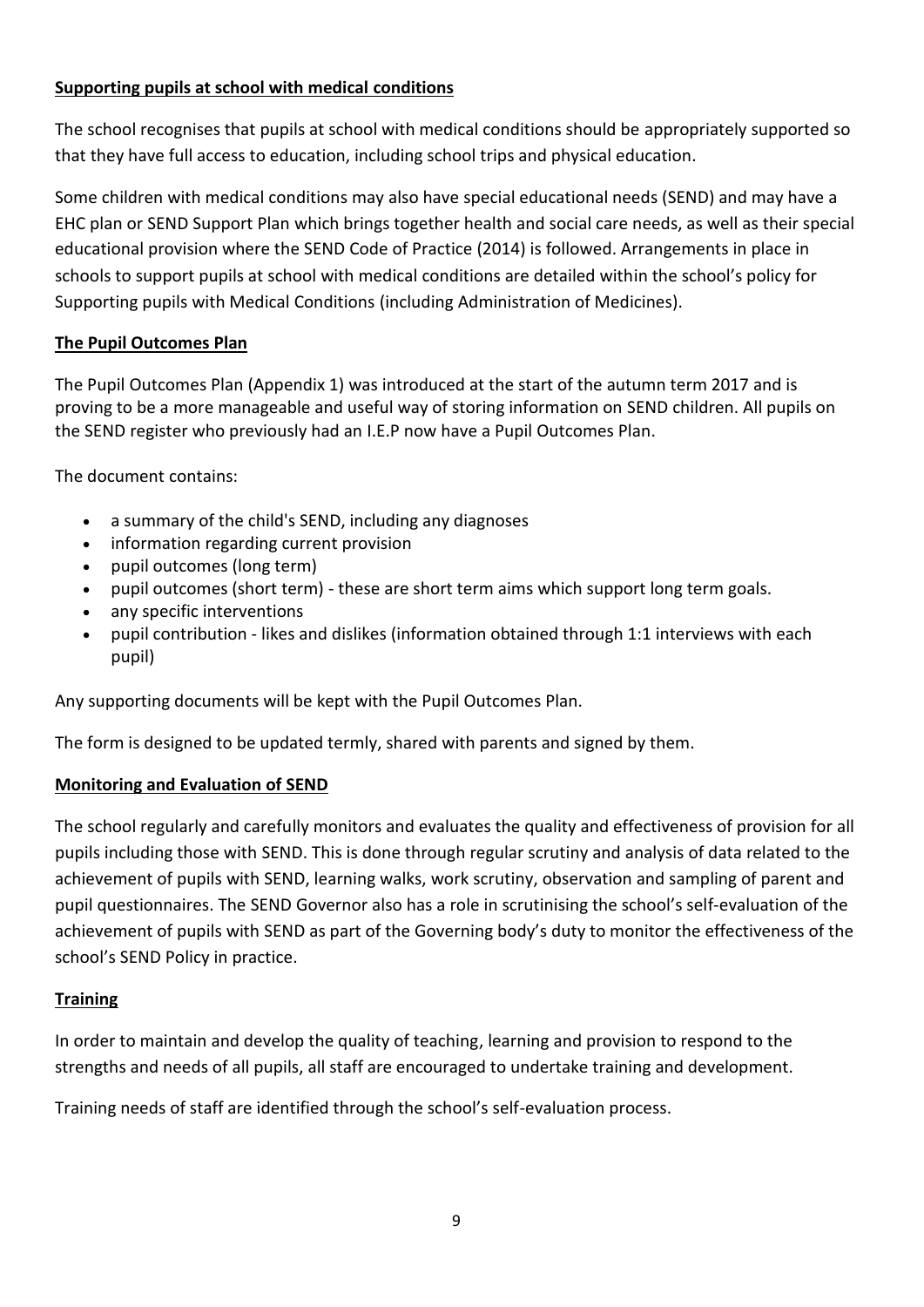All teachers and support staff on taking up a post are made aware of the school's SEND policy. New staff will meet with the SENCo who will explain the school's practice and procedures regarding SEND and will discuss the needs of individual pupils.

The school's SENCo regularly attends (SENCo Network and local SENCo meetings) in order to keep up to date with local and national updates in SEND.

## **Funding for SEND and allocation of resources**

The school's core budget is used to make general provision for all pupils in the school including pupils with SEND. In addition, every school receives an additional

amount of money to help make special educational provision to meet children's SEND. This is called the 'notional SEND budget'.

The amount in this budget is based on a formula which is agreed between schools and the local authority. If the school can show that to meet the needs of a pupil with SEND costs more than £6,000, it can apply to the local authority for top-up funding to meet the cost of that provision. Where the local authority agrees that the school's request for top up funding meets the agreed criteria, the additional costs are provided from funding held by the local authority. Schools will be expected to use this funding to make provision for that individual pupil.

The school may use of Pupil Premium Funding where a pupil is registered as SEND and is also in receipt of Pupil Premium grant to address the needs of these pupils and enhance learning and achievement.

Each term, in consultation with the Head teacher and class teachers, the SENCo will map the targeted provision in place for pupils on the SEND record to support the head teacher in identifying how resources are allocated and to monitor the cost of the whole of our SEND provision. This targeted provision is outlined on the school's Provision Map.

## **Roles and responsibilities**

## **SENCo**

The key responsibilities of the SENCo are taken from the SEND 0- 25 Code of Practice (2014) and include:

- overseeing the day-to-day operation of the school's SEND policy
- coordinating provision for children with SEND
- liaising with the relevant Designated Teacher where a looked after pupil has SEND
- advising a on the graduated approach to providing SEND support
- advising on the deployment of the school's delegated budget and other resources to meet pupils' needs effectively
- liaising with parents of pupils with SEND
- liaising with early years providers, other schools, educational psychologists, health and social care professionals, and independent or voluntary bodies

• being a key point of contact with external agencies, especially the local authority and its support services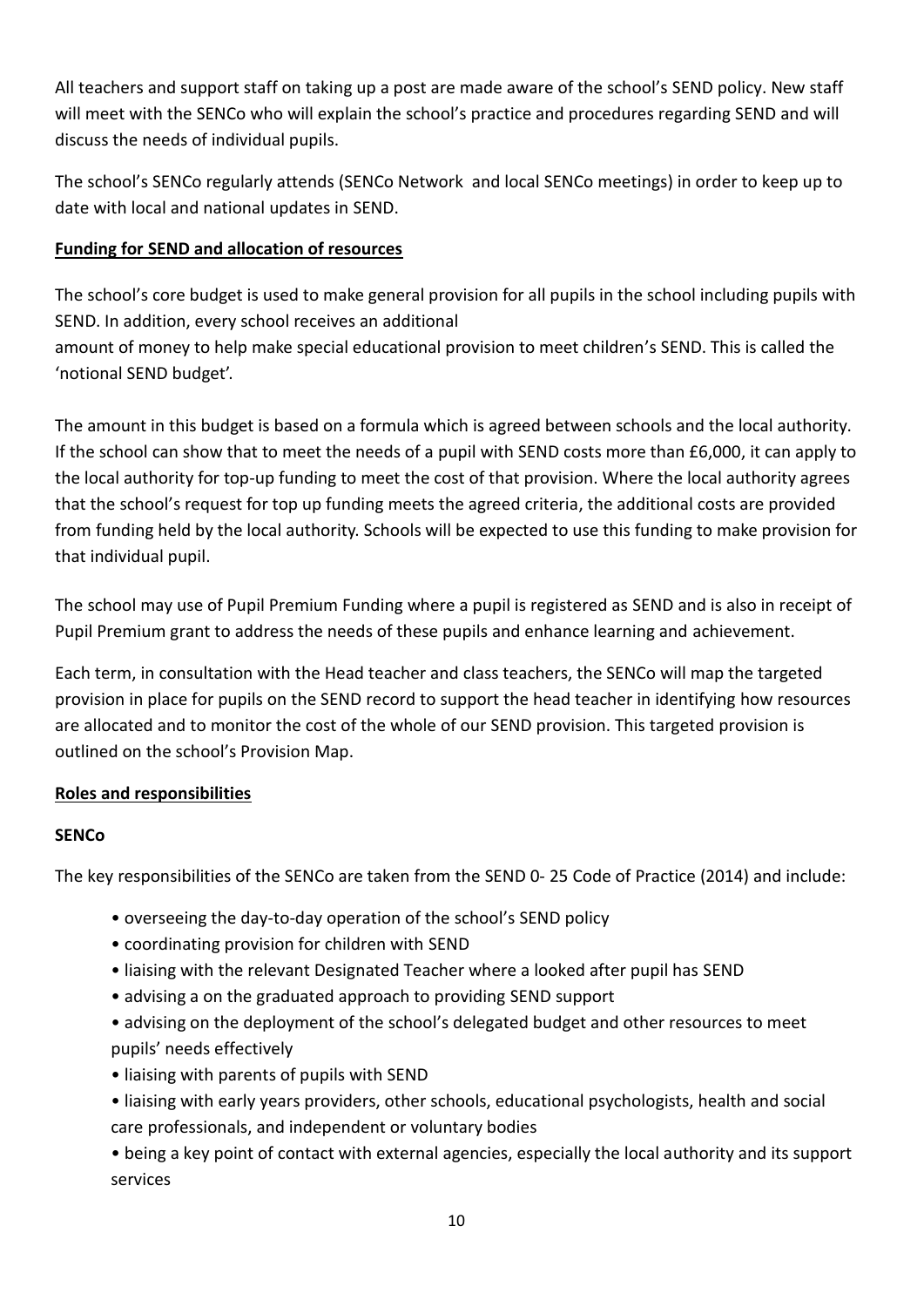- liaising with potential next providers of education to ensure a pupil and their parents are informed about options and a smooth transition is planned
- working with the Head teacher and school governors to ensure that the school meets its responsibilities under the Equality Act (2010) with regard to reasonable adjustments and access arrangements
- ensuring that the school keeps the records of all pupils with SEND up to date.

# **Governing Body and Head teacher**

The Governing Body will, in line with SEND Information Regulations, publish information on the school's website about the implementation of the school's policy for pupils with SEND. The information published will be updated annually and any changes to the information occurring during the year will be updated as soon as possible.

A member of the Governing Body is appointed to have specific oversight of the school's arrangements for SEND and to ensure that the full governing body is kept informed of how the school is meeting the statutory requirements.

The Head teacher, SENCo and governing body will establish a clear picture of the resources that are available to the school and will consider the strategic approach to meeting SEND in the context of the total resources available, including any resources targeted at particular groups, such as the pupil premium which the Head teacher, SENCo and governing body monitor and evaluate the effectiveness of how these resources are spent on pupil achievement.

The Head teacher will ensure that the SENCo has sufficient time and resources to carry out her functions. This will include providing the SENCo with sufficient administrative support and time away from teaching to enable them to fulfil their responsibilities.

## **Storing and managing information**

All records containing sensitive information relating to the special educational needs or disabilities of pupils in school will be treated as highly confidential and be securely placed in a locked cabinet when not in use. These are managed in line with the school's Data protection policies.

## **Reviewing this policy**

This policy will be formally reviewed annually.

## **Accessibility**

The school publishes an Accessibility Plan (AP) which sets out how we will increase access for disabled pupils to the curriculum, the physical environment and information.

The school's AP sets out how the Governing Body will promote and improve access to education for disabled pupils through: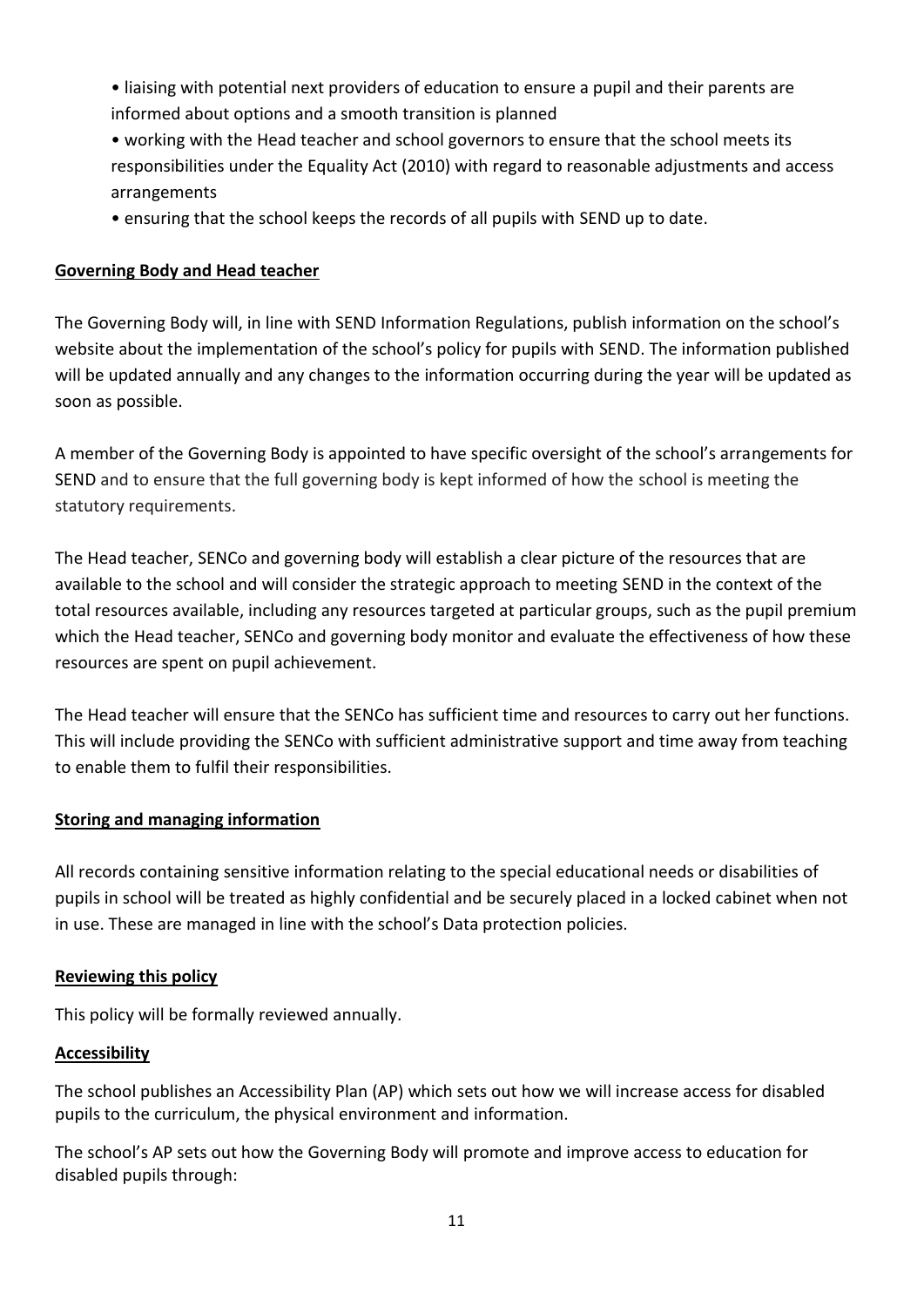- increasing the extent to which disabled pupils can participate in the school curriculum
- improving the environment of the school to increase the extent to which disabled pupils can take advantage of education and associated services
- improving the delivery to disabled pupils of information which is provided in writing for pupils who are not disabled

#### **Dealing with concerns and complaints**

The school is committed to working in close partnership with all members of the school community. The school places great value on the role which parents and carers can play in supporting their child's learning. Staff and governors actively encourage a positive relationship between the school and families.

It is recognised that parents of children with SEND may, from time to time, have particular concerns regarding their child's individual needs. The School acknowledges the difference between a concern and a complaint however; the requirement to have a complaints policy does not undermine efforts to resolve the concern informally. Concerns will be dealt with by school as quickly, sympathetically and effectively as possible.

The School's Complaints Policy outlines the formal procedures which will be invoked when initial attempts to resolve the issue are unsuccessful and the person raising the concern remains dissatisfied and wishes to take the matter further.

#### **Bullying**

We are an inclusive school and work every day to create a safe, secure and happy environment for all children, where everyone is accepted for who they are and where the differences between us are valued and celebrated.

In our school, bullying is not tolerated. We are aware, however, that some children with SEND may be particularly vulnerable to bullying. In order to mitigate this, we are especially vigilant and plan in opportunities through, for example, assemblies and within lessons, to promote a greater understanding of issues related to SEND and disability. We also find opportunities to positively promote disability through posters, visitors to the school, books and within the curriculum itself.

As part of planning the support and provision for pupil's SEND, we will always look to promoting pupil's independence and resilience and closely monitor pupil's well-being outside as well as within the classroom. Through the school's safeguarding arrangements, we will reinforce the safe use and understanding of social media and, where necessary, provide specific tuition in this area for pupils and parents.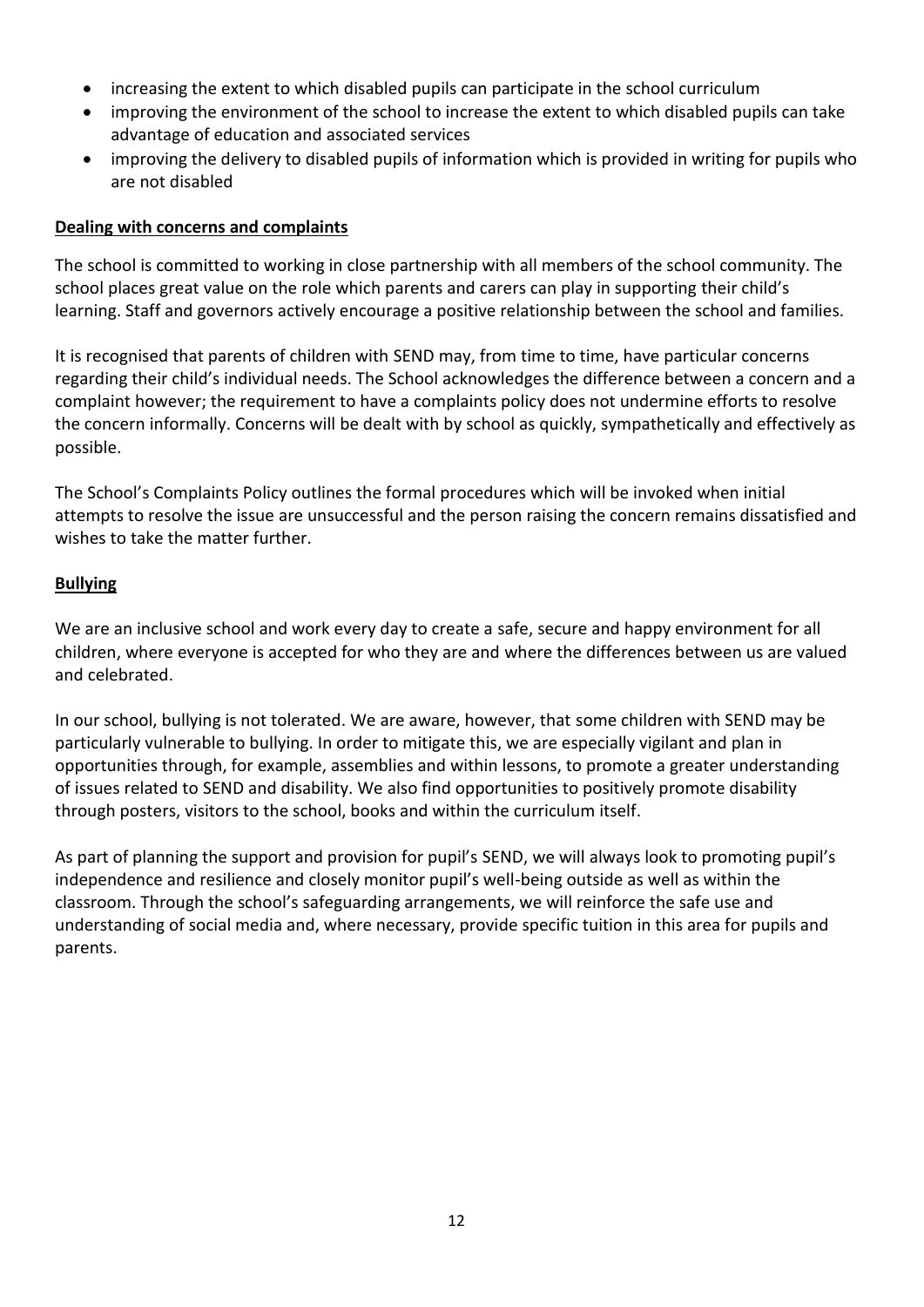| Version   Date |                             | Comment  |
|----------------|-----------------------------|----------|
| V5             | Date created: 08/9/2021     | A Gordon |
|                | Review date: September 2022 |          |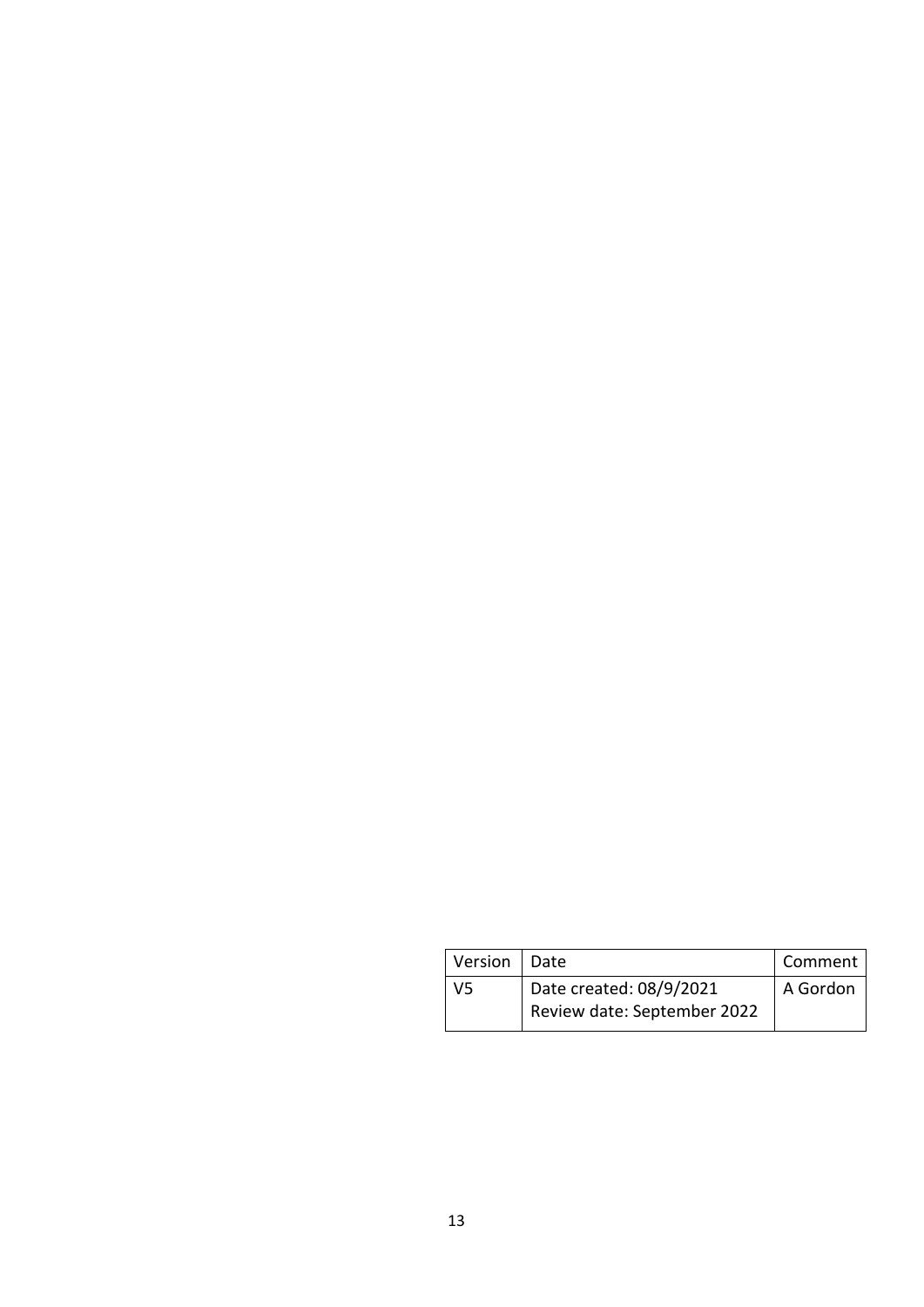# **Appendix 1 KS1 & 2 Pupil Outcomes Plan**

| Name:                                                                                       |                                                                                | <b>Cognition &amp; Learning</b>        |                                                                                                                                                    |                                                                               | <b>Reading</b> | <b>Writing</b> | <b>Maths</b> |  |  |
|---------------------------------------------------------------------------------------------|--------------------------------------------------------------------------------|----------------------------------------|----------------------------------------------------------------------------------------------------------------------------------------------------|-------------------------------------------------------------------------------|----------------|----------------|--------------|--|--|
| DOB:                                                                                        |                                                                                | <b>Communication &amp; interaction</b> |                                                                                                                                                    | End of previous year                                                          |                |                |              |  |  |
| Class:                                                                                      |                                                                                |                                        | Social, Emotional & Mental Health                                                                                                                  | T1                                                                            |                |                |              |  |  |
| Teacher:                                                                                    |                                                                                |                                        | <b>Sensory &amp; Physical</b>                                                                                                                      | T2                                                                            |                |                |              |  |  |
| <b>Support Level</b> (highlight)                                                            |                                                                                |                                        | <b>EHCP</b>                                                                                                                                        | T3                                                                            |                |                |              |  |  |
| <b>SENDS</b>                                                                                |                                                                                |                                        |                                                                                                                                                    |                                                                               |                |                |              |  |  |
| I Like/I am good at                                                                         |                                                                                |                                        |                                                                                                                                                    | I don't like                                                                  |                |                |              |  |  |
|                                                                                             |                                                                                |                                        |                                                                                                                                                    | $\bullet$                                                                     |                |                |              |  |  |
|                                                                                             |                                                                                |                                        |                                                                                                                                                    |                                                                               |                |                |              |  |  |
|                                                                                             |                                                                                |                                        |                                                                                                                                                    |                                                                               |                |                |              |  |  |
| Summary of Child's Needs (provide details of the child's                                    |                                                                                |                                        | Current Provision (QFT, interventions, TA support, reward and sanction systems, support and scaffolding cards, work buddies, seating arrangements, |                                                                               |                |                |              |  |  |
| strengths and what they find difficult and/ or diagnoses                                    |                                                                                |                                        | home/ school communication etc)                                                                                                                    |                                                                               |                |                |              |  |  |
|                                                                                             |                                                                                |                                        |                                                                                                                                                    |                                                                               |                |                |              |  |  |
|                                                                                             |                                                                                |                                        |                                                                                                                                                    |                                                                               |                |                |              |  |  |
|                                                                                             |                                                                                |                                        |                                                                                                                                                    |                                                                               |                |                |              |  |  |
|                                                                                             |                                                                                |                                        |                                                                                                                                                    |                                                                               |                |                |              |  |  |
|                                                                                             |                                                                                |                                        |                                                                                                                                                    |                                                                               |                |                |              |  |  |
|                                                                                             |                                                                                |                                        |                                                                                                                                                    |                                                                               |                |                |              |  |  |
|                                                                                             |                                                                                |                                        |                                                                                                                                                    |                                                                               |                |                |              |  |  |
|                                                                                             | Pupil Outcomes (If the child has an EHCP, please use outcomes from their plan) |                                        |                                                                                                                                                    |                                                                               |                |                |              |  |  |
| Long term: Max. of 2 outcomes (must be relevant to the child's area/s of need and KS phase) |                                                                                |                                        |                                                                                                                                                    | Short term: Max. of 3 outcomes (short term aims that support long term goals) |                |                |              |  |  |
|                                                                                             |                                                                                |                                        |                                                                                                                                                    |                                                                               |                |                |              |  |  |
|                                                                                             |                                                                                |                                        |                                                                                                                                                    |                                                                               |                |                |              |  |  |
|                                                                                             |                                                                                |                                        |                                                                                                                                                    |                                                                               |                |                |              |  |  |
|                                                                                             |                                                                                |                                        |                                                                                                                                                    |                                                                               |                |                |              |  |  |
|                                                                                             |                                                                                |                                        |                                                                                                                                                    |                                                                               |                |                |              |  |  |
|                                                                                             |                                                                                |                                        |                                                                                                                                                    |                                                                               |                |                |              |  |  |
|                                                                                             |                                                                                |                                        |                                                                                                                                                    |                                                                               |                |                |              |  |  |
|                                                                                             |                                                                                |                                        |                                                                                                                                                    |                                                                               |                |                |              |  |  |
|                                                                                             |                                                                                |                                        |                                                                                                                                                    |                                                                               |                |                |              |  |  |
|                                                                                             |                                                                                |                                        |                                                                                                                                                    |                                                                               |                |                |              |  |  |